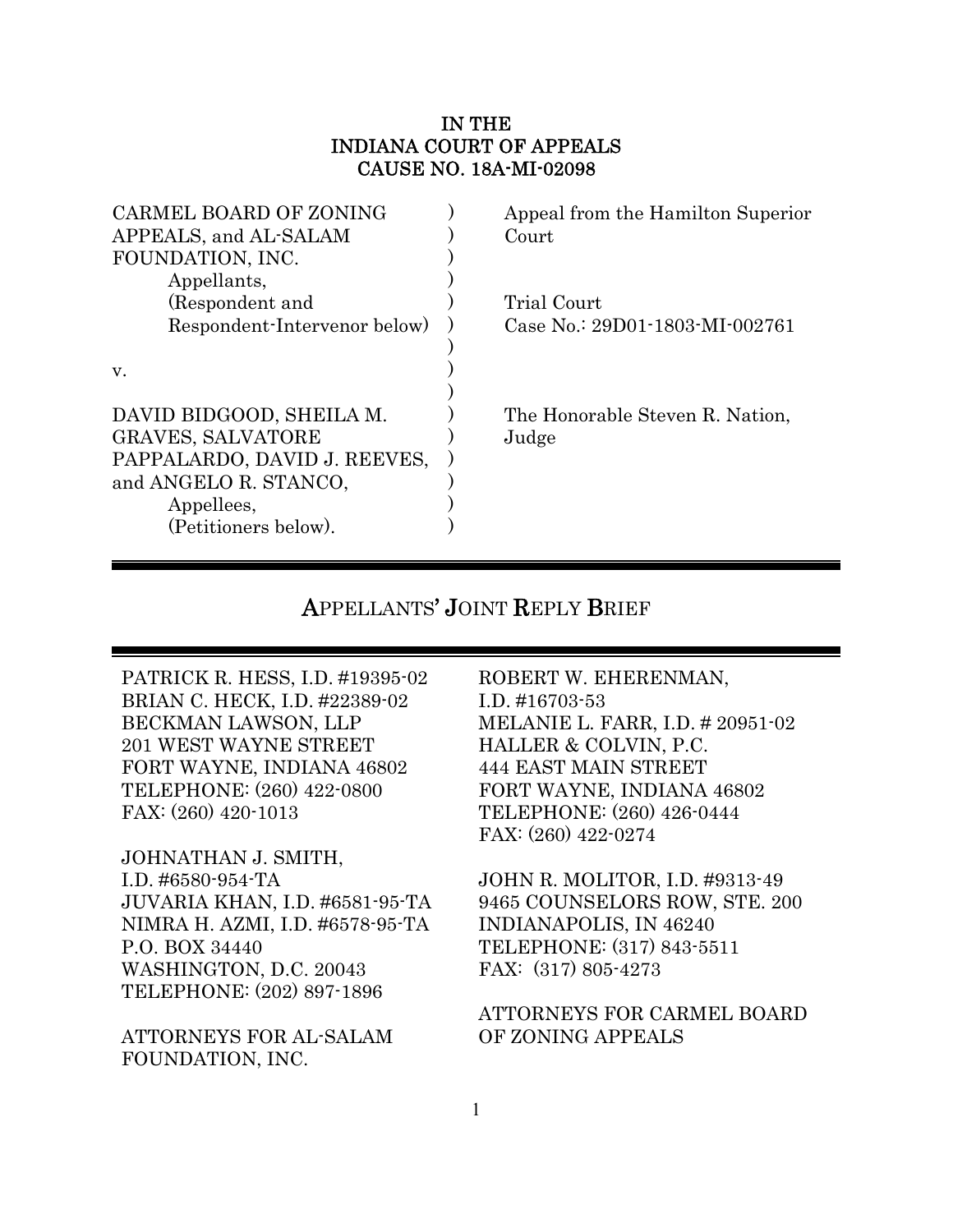## TABLE OF CONTENTS

| $A_{\cdot}$     | The Trial Court's April 4, 2018, Show Cause Order Did Not Schedule<br>a Date for Filing the Board Record under IND. CODE $\S 36-7-4-1613$ 6    |  |
|-----------------|------------------------------------------------------------------------------------------------------------------------------------------------|--|
| <b>B.</b>       | The Remonstrators' Failure to Comply with the "Bright Line" Rule                                                                               |  |
| $\mathcal{C}$ . | The Trial Court's Discretion to Manage Its Docket Does Not Allow It to<br>Abrogate the Bright Line Requirements under I.C. $\S 36-7-4-1613$ 15 |  |
|                 |                                                                                                                                                |  |
|                 |                                                                                                                                                |  |
|                 |                                                                                                                                                |  |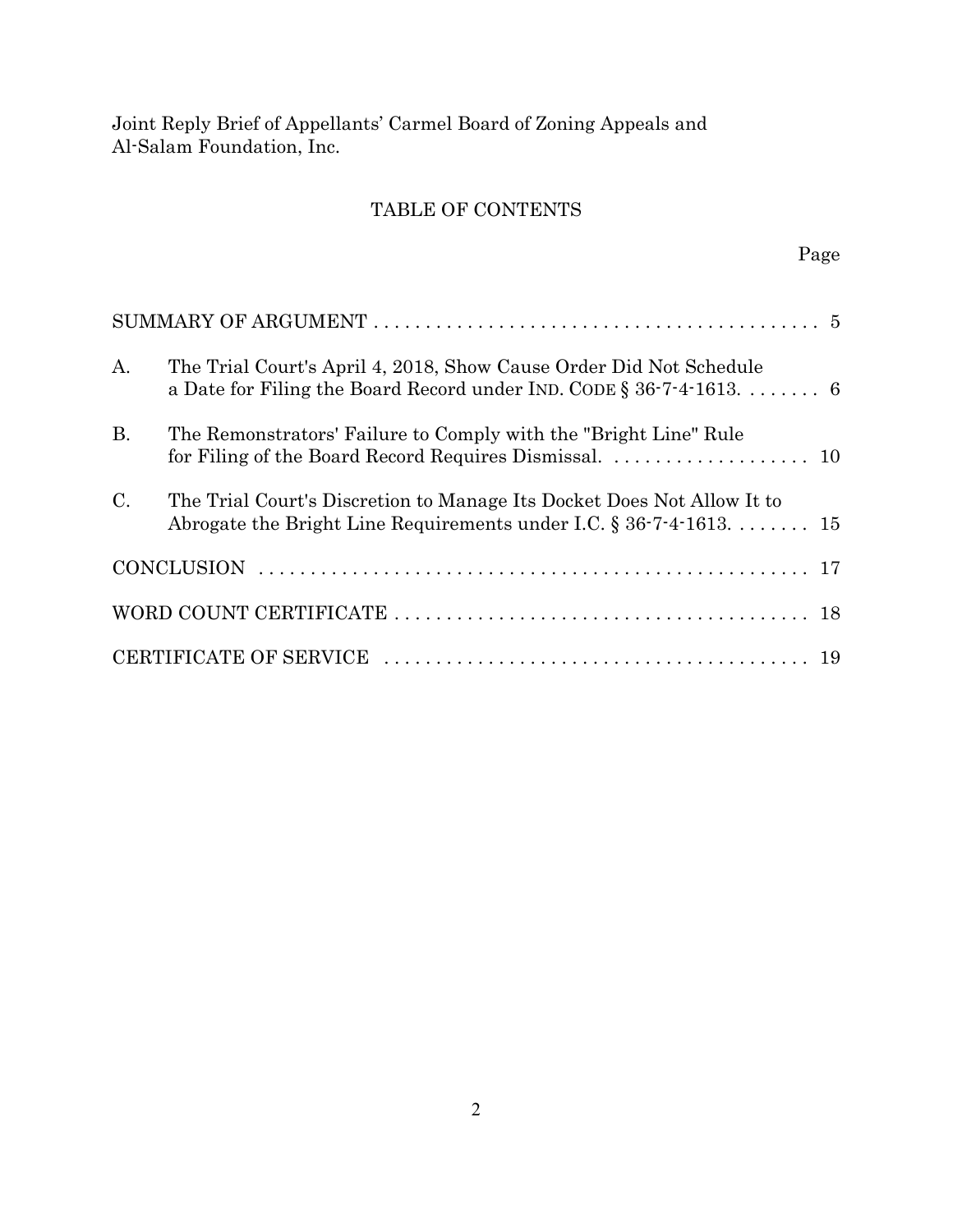## TABLE OF AUTHORITIES

## Cases

| Ad Craft, Inc. v. Area Plan Com'n of Evansville and Vanderburgh<br>County,      |
|---------------------------------------------------------------------------------|
| Allen County Plan Com'n v. Olde Canal Place Ass'n,                              |
| First American Title Ins. Co. v. Robertson,                                     |
| Howard v. Allen County Bd. of Zoning Appeals,                                   |
| Shipshewana Convenience Corp. v. Board of Zoning Appeals of<br>LaGrange County, |
| State ex rel. Wooten v. Abrams,                                                 |
| Stolberg v. Stolberg,                                                           |
| Teaching Our Posterity Success, Inc. v. Indiana Dept. of Educ.,                 |
| Town of Pittsboro Advisory Plan Com'n v. Ark Park, LLC,                         |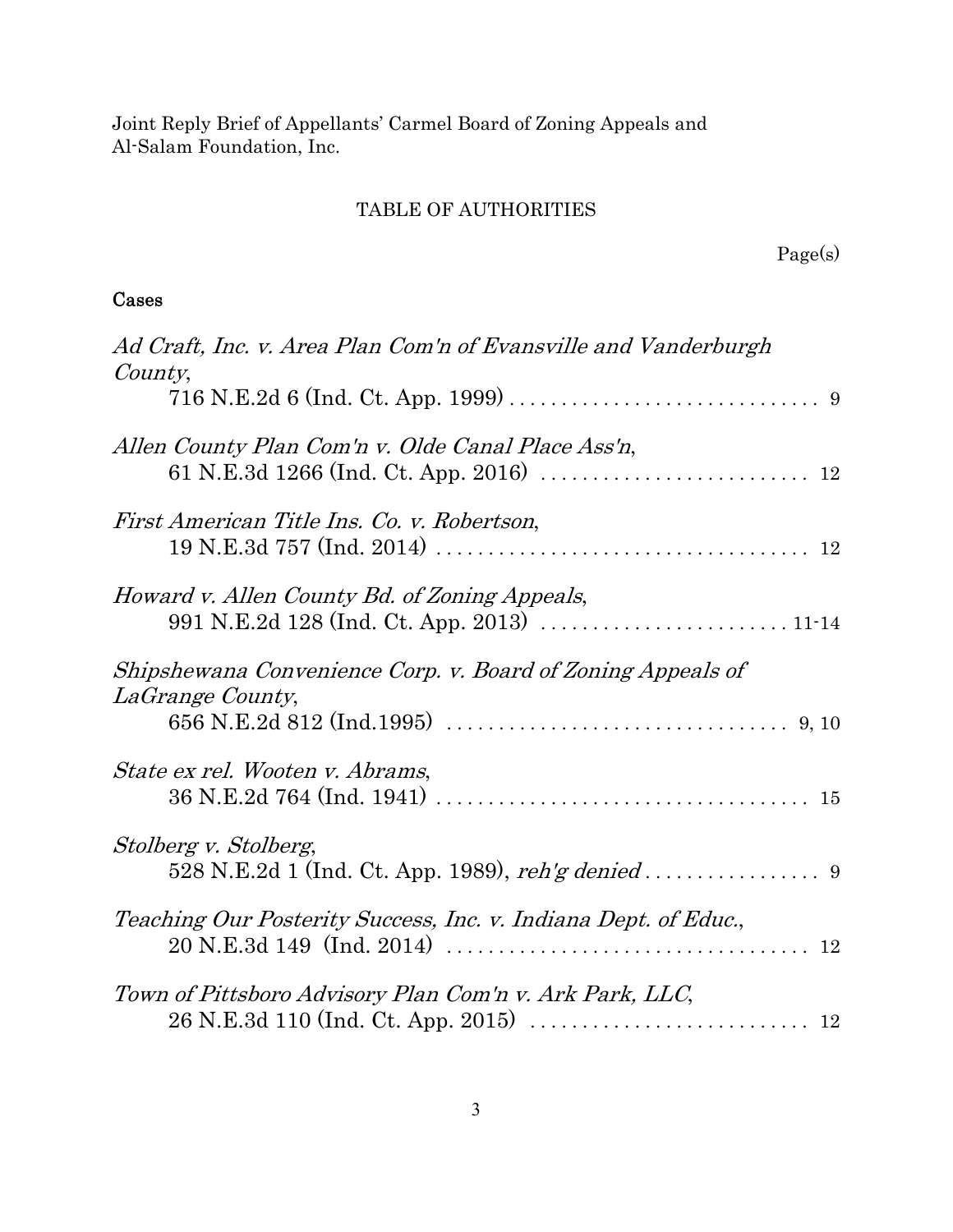# Rules

## Statutes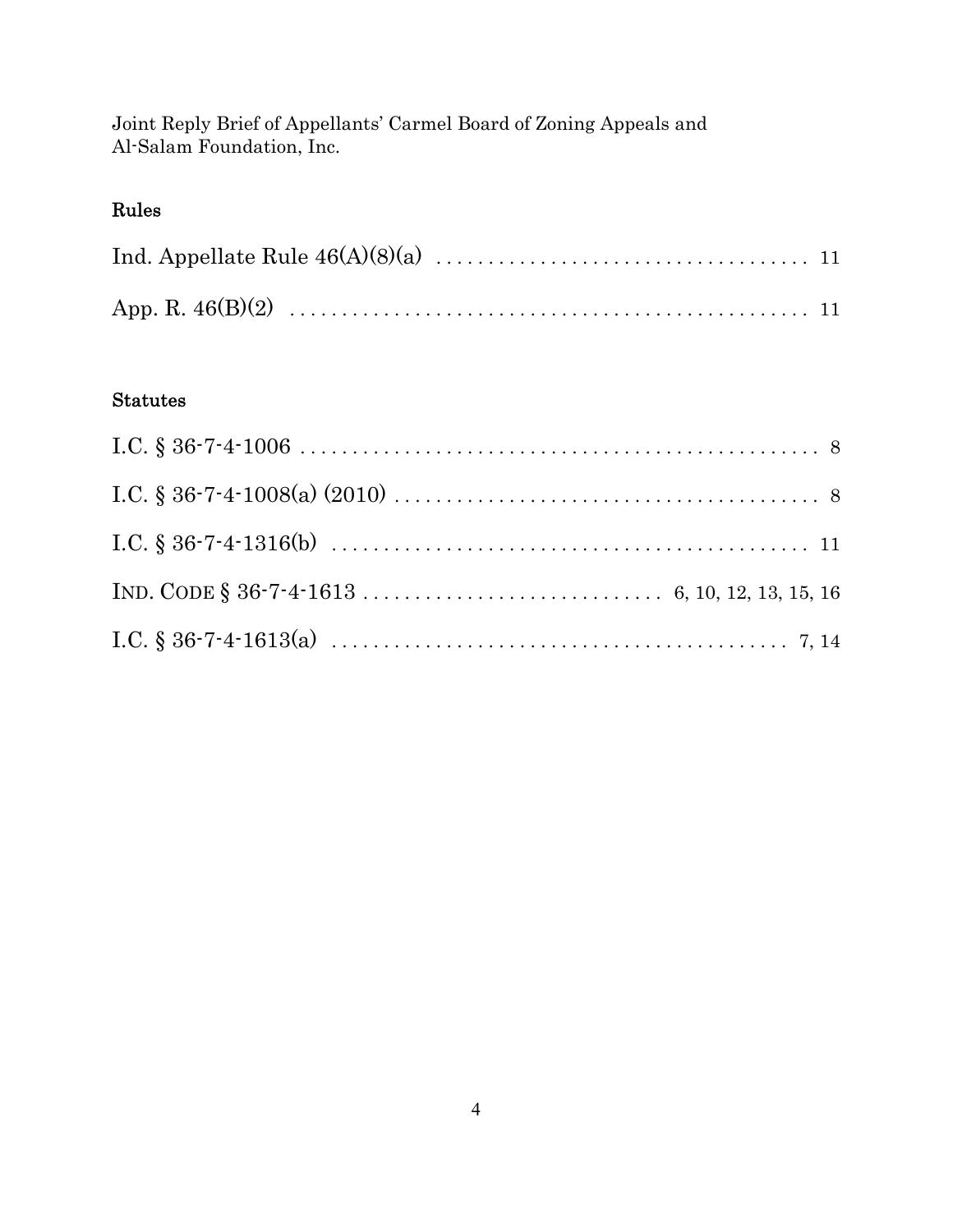## SUMMARY OF ARGUMENT

The Appellees' Brief filed by the Remonstrators lacks citations to the record and fails to make a cogent argument that is supported by any case law whatsoever. The Remonstrators' response is based entirely on the faulty premise that the trial court's erroneously issued Show Cause Order established a deadline to file the record when the plain language of the order did no such thing. The Remonstrators' defense for not timely filing the board record is based on error they invited the trial court to commit. The Remonstrators do not discuss, distinguish, rebut  $\cdot$  or even cite  $\cdot$ most of the relevant case law that requires the dismissal of their petition for judicial review. The trial court could not construe its Show Cause Order to say something that it simply did not. The dispositive fact is that the Remonstrators did not file the board record or an extension within thirty (30) days of the filing of their petition for judicial review, and their petition should have been dismissed with prejudice.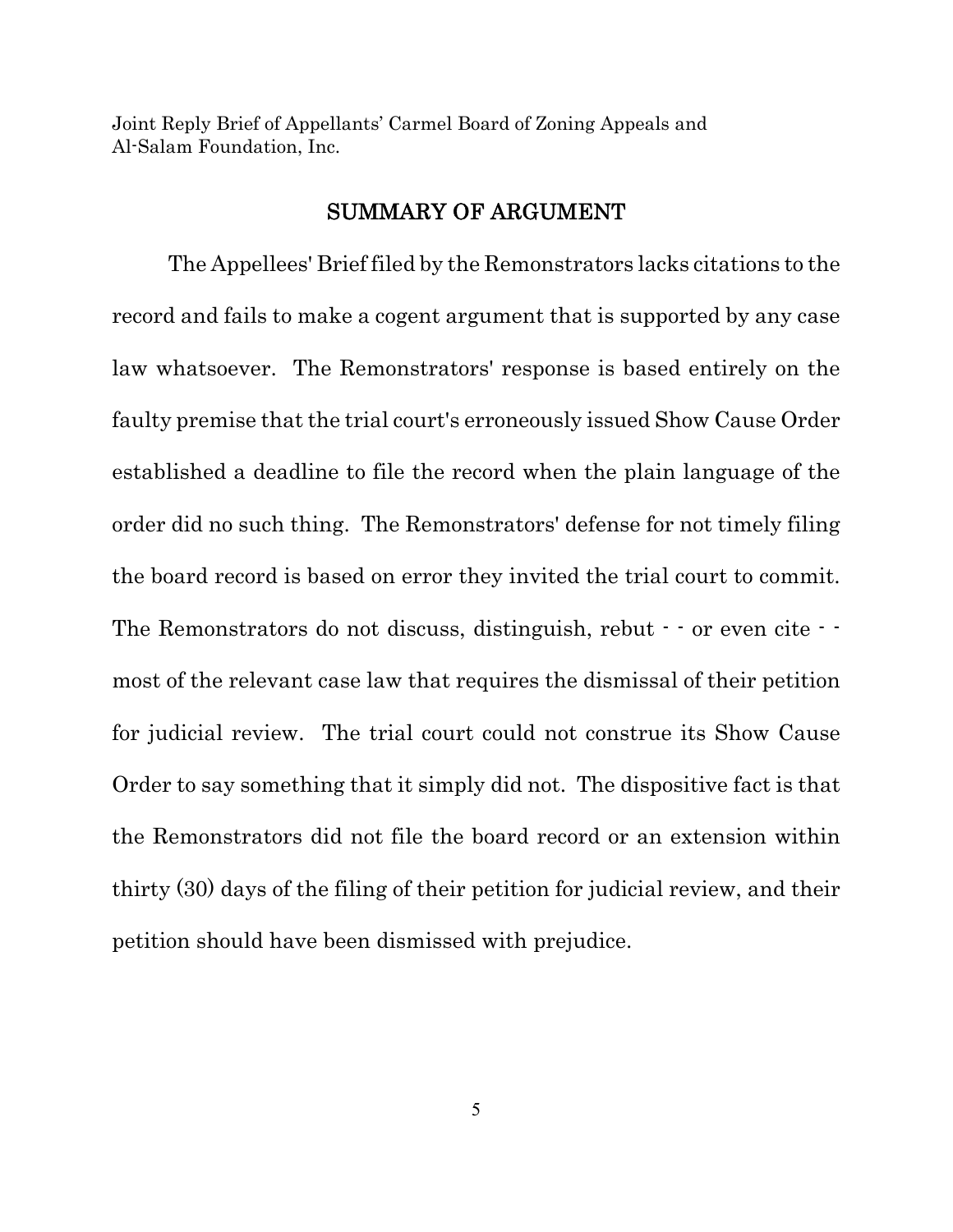# A. The Trial Court's April 4, 2018, Show Cause Order Did Not Schedule a Date for Filing the Board Record under IND. CODE § 36-7-4-1613.

The Remonstrators' argument relies on a misstatement of the trial court's April 4, 2018 Order to Show Cause ("Show Cause Order"). The Remonstrators repeatedly mischaracterize this Show Cause Order as setting the date "for Return of the Writ for the 25th day of May, 2018." (Appellees' Brief, p. 6). See also Appellees' Br., pp. 6-7 (stating that "the Court had fixed this time for the Return of the Writ"); p. 7 (claiming that the trial court "in fact did establish a Brightline [sic] filing date of the 25th of May, 2018" for the filing of the board record); p. 8 (arguing that the trial court set "a Return of the Writ date for May 25, 2018 . . . for the filing of the Board Record"); p. 9 (contending that "the Court's order setting the date for May 25 to submit the record was entered prior to the expiration of the thirty (30) day Brightline [sic] requirement"); p. 10 (stating that the trial court set "this matter down for May 25 for a Return to the Writ").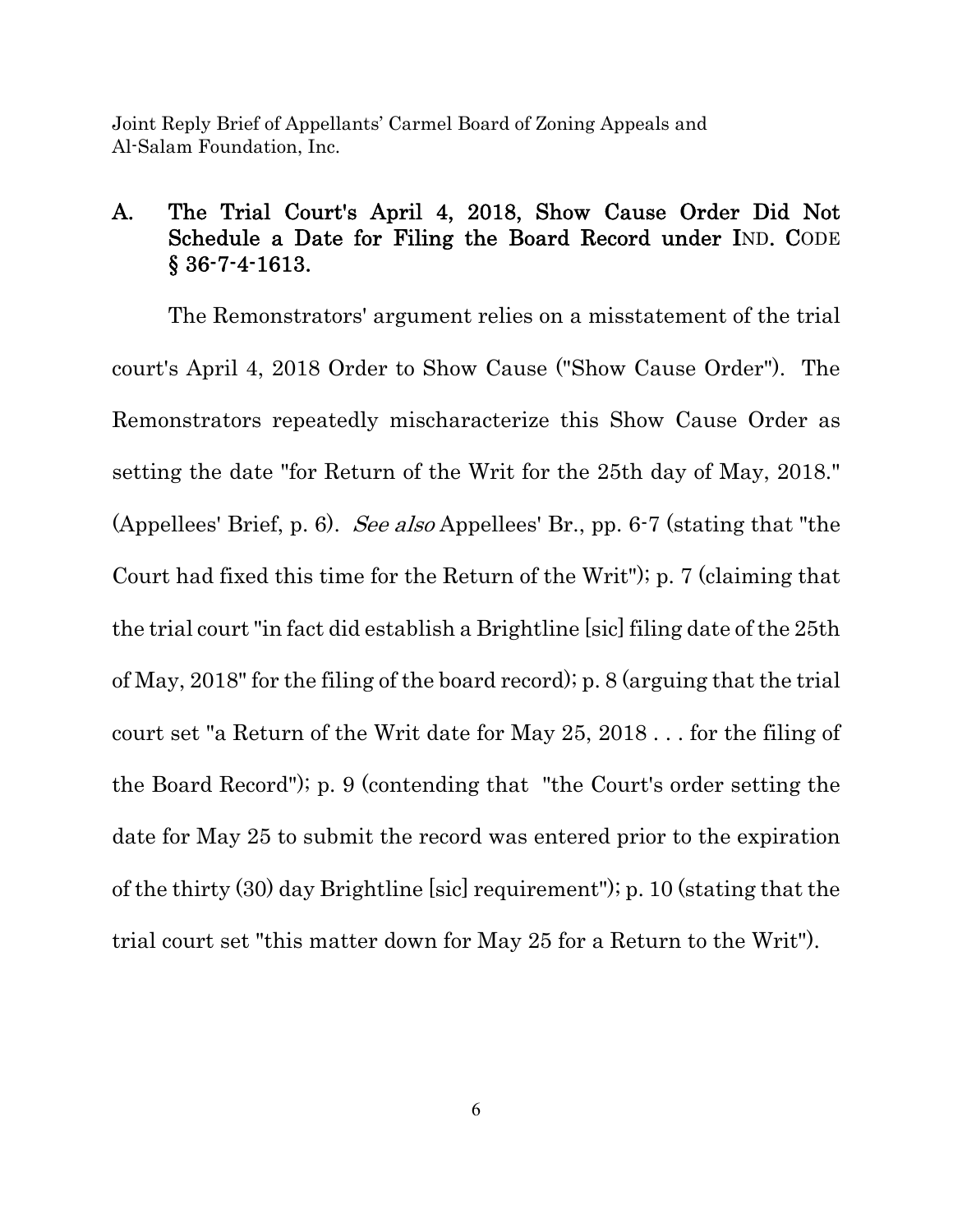First, the Remonstrators invite this Court to go down the same procedural rabbit hole that they dug in the trial court by using statutory terminology that no longer exists. There is no such thing as a "Return of the Writ" under the 1600 Series, and it is nonsensical to argue that a trial court would interpret its order in accordance with a statutory scheme that was repealed in 2011. Second, and more importantly, the trial court's April 4 Show Cause Order, on its face, does not state what the Remonstrators have argued to this Court. The Show Cause Order stated:

The Petitioner, having filed and presented a Verified Petition for Writ of Certiorari, Judicial Review and Declaratory Judgment and Fixing Time for Return of the Writ, the Court hereby directs the Carmel Board of Zoning Appeals to show cause why a writ of certiorari should not issue. The Court hereby sets a hearing to show cause for the 25 day of May, 2018, at 8:30 o'clock a.m. in the Hamilton Superior Court 1, Carmel, Hamilton County, Indiana. Parties are directed to call (317) 776-9656 and code 59951.

(Appellants' App., p. 37) (emphasis added). The only deadline that was established in the Show Cause Order was a hearing date for the BZA to show cause why a writ of certiorari should not issue. No deadline was set for the filing of the "Return of the Writ" or the Board Record under I.C.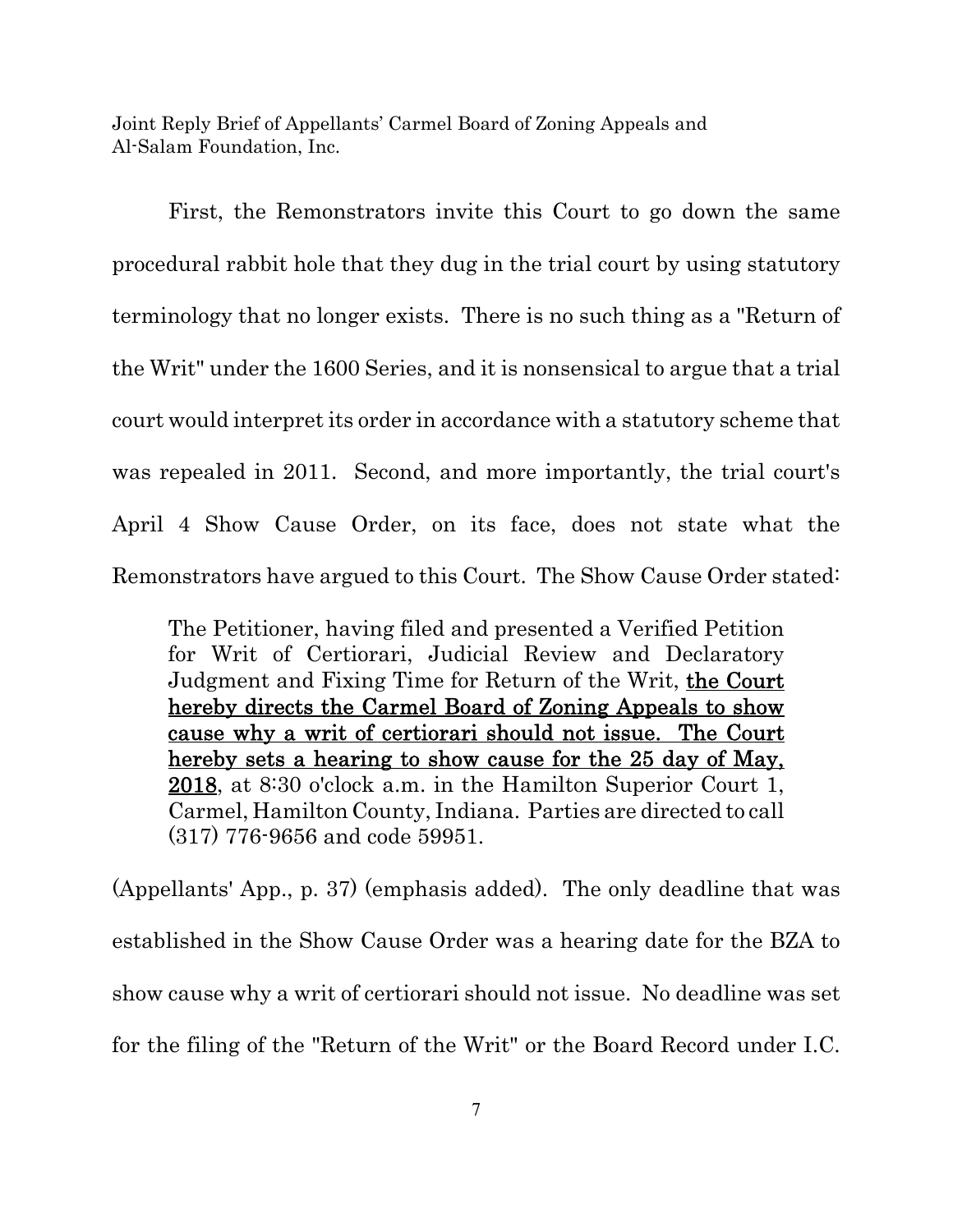§ 36-7-4-1613(a). There is absolutely no factual basis to support the Remonstrators' argument.

Under the now repealed certiorari process, after the filing of a petition for writ of certiorari, the trial court would direct the zoning board, within twenty (20) days of the filing, to show cause why a writ of certiorari should not issue. I.C. § 36-7-4-1006 (2010). If the zoning board failed to show cause, the trial court would then issue a "writ of certiorari" to the zoning board and set a later time when the zoning board would file its return on the writ. Id. The "return on the writ" was the closest analogue to filing the zoning record under the 1600 Series because the return would "concisely set forth such facts and data as may be pertinent and present material to show the grounds of the decision on appeal." I.C. § 36-7-4-1008(a) (2010). In summary, even under the certiorari process, the deadline for submitting the "record" was established when the trial court issued the writ of certiorari; it was not established when the trial court issued the order to show cause.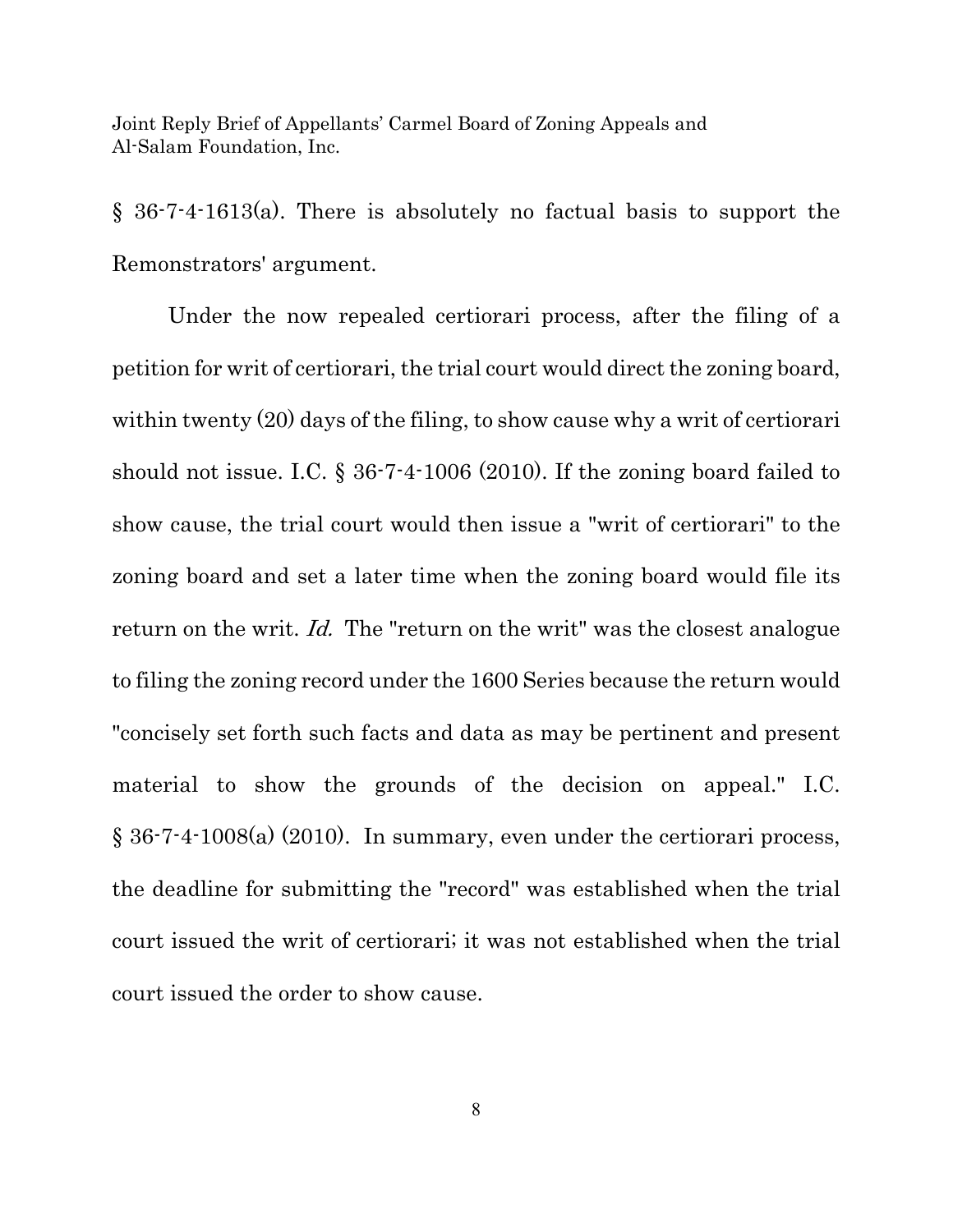As noted, it was the responsibility of the trial court under the certiorari process to issue a show cause order, and the Indiana Supreme Court encouraged zoning attorneys to tender to trial courts proposed orders to show cause to assist trial courts in complying with the statutory process. Shipshewana Convenience Corp. v. Board of Zoning Appeals of LaGrange County, 656 N.E.2d 812, 815 (Ind.1995). That is what exactly happened in this case. The Remonstrators invoked the repealed statute and erroneously tendered a proposed show cause order to the trial court. The trial court filled in and signed the Remonstrators' proposed order and, now, the Remonstrators are using their very own tendered order to excuse their failure to timely file the board record.

As this Court has recognized in other zoning cases: "A party may not take advantage of an error which he commits, invites, or which is the natural consequence of his own neglect or misconduct. Invited error is not subject to review by this court." Ad Craft, Inc. v. Area Plan Com'n of Evansville and Vanderburgh County, 716 N.E.2d 6, 19 (Ind. Ct. App. 1999) (quoting *Stolberg v. Stolberg*, 528 N.E.2d 1, 5 (Ind. Ct. App. 1989), reh'g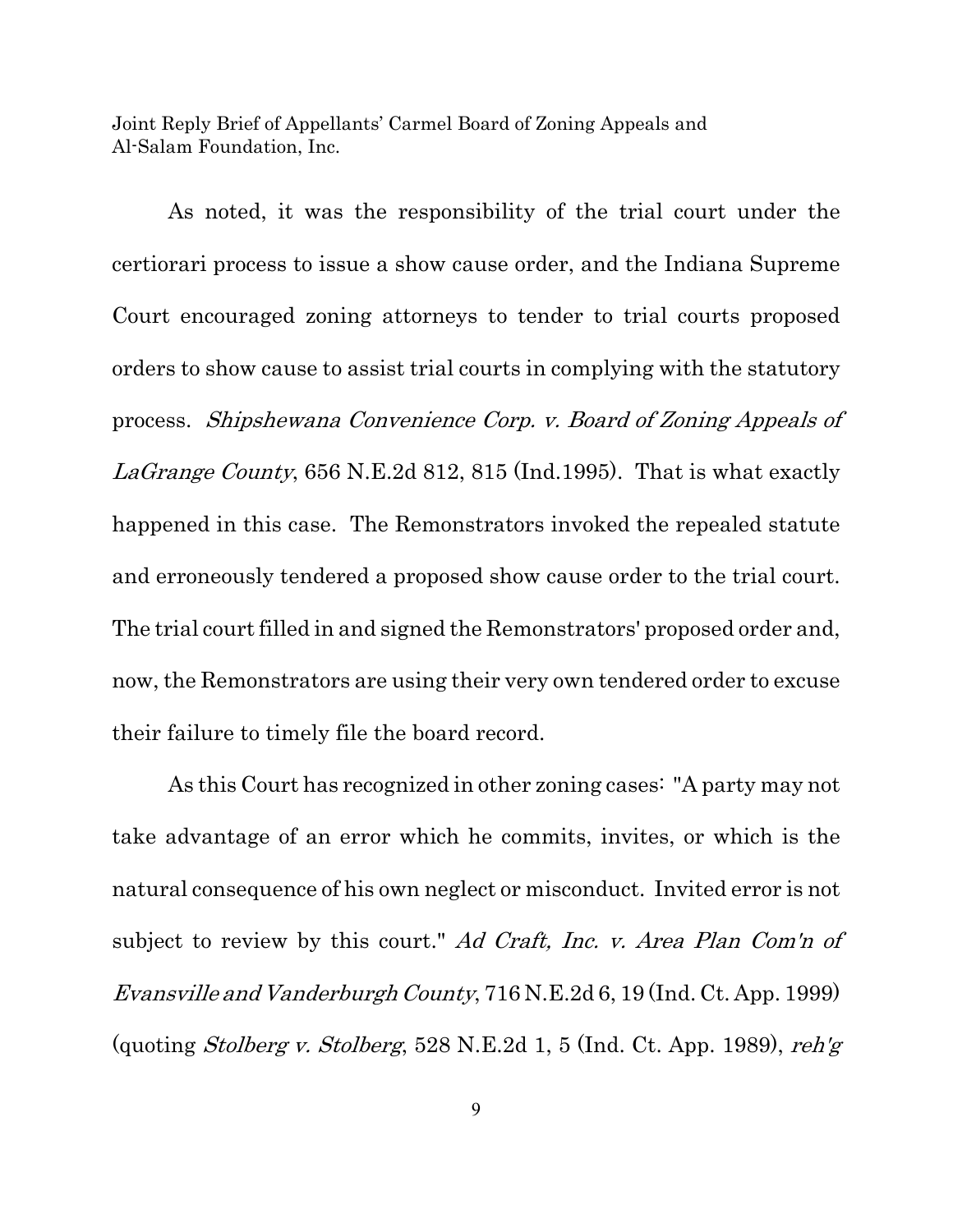denied. The Remonstrators tendered a proposed order as recommended by the *Shipshewana* court, which erroneously invited the trial court to issue the Show Cause Order. However, even under the repealed certiorari statutes, the show cause hearing would not have resulted in the record being filed with the trial court on May 25, 2018. Therefore, the trial court's April 4, 2018, Show Cause Order did not set a deadline for submission of the "return" on the writ, and the Show Cause Order did not set a deadline for the Remonstrators to submit the board record under the 1600 Series.

## B. The Remonstrators' Failure to Comply with the "Bright Line" Rule for Filing of the Board Record Requires Dismissal.

The Remonstrators ask this Court to overlook their failure to comply with the requirements under I.C. § 36-7-4-1613 by arguing that since the BZA had not finished preparing the board record within the 30-day statutory deadline, the Remonstrators could not file it in a timely manner. (Appellees' Br., p. 6.) Yet the Remonstrators fail to acknowledge that the 1600 Series provides a clear requirement for precisely such a situation; to seek a timely extension with the court. I.C. § 36-7-4-1316(b). The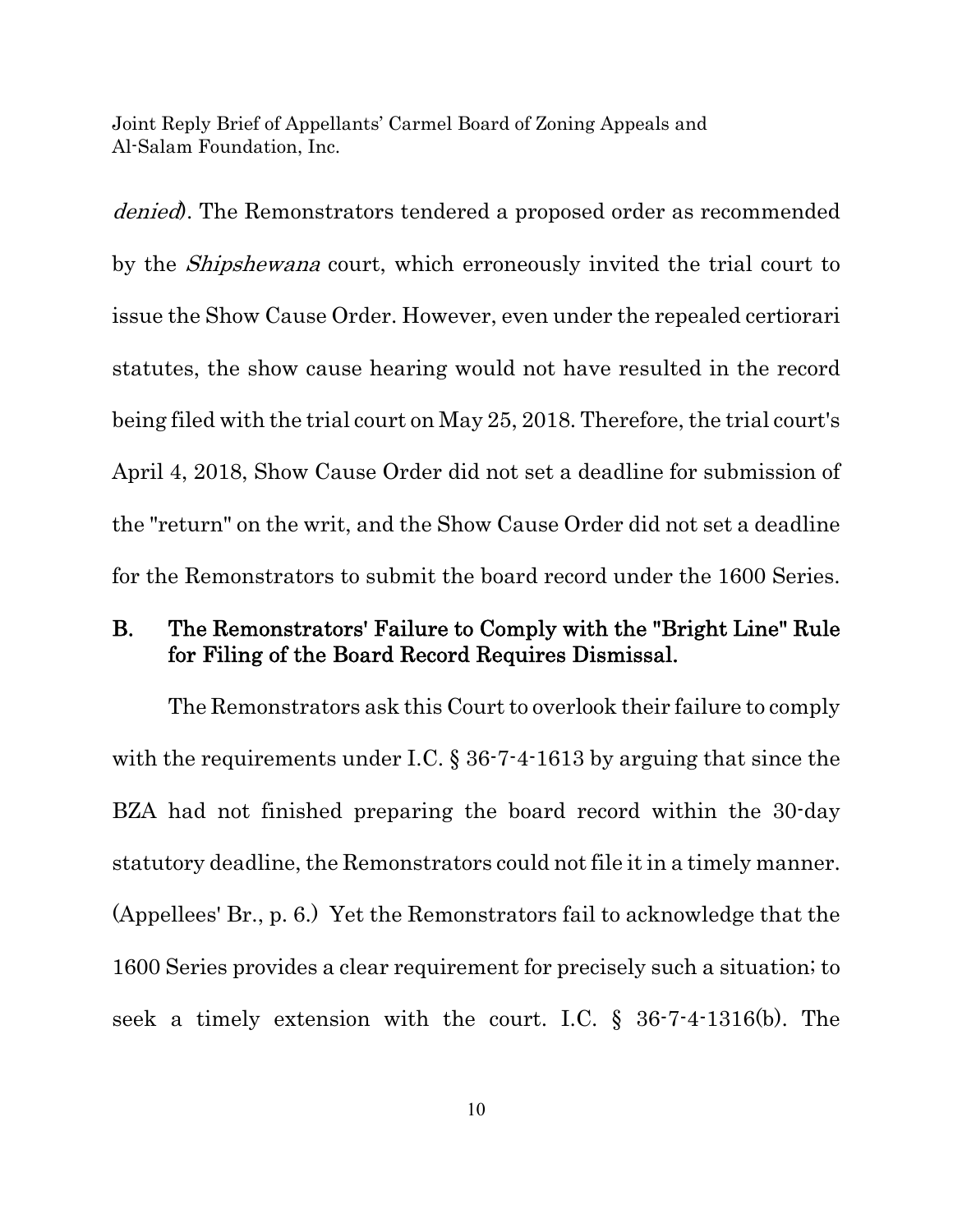Remonstrators failed to do so here. Thus, under the 1600 Series – and as affirmed by every Court of Appeals decision construing this provision – their petition must be dismissed.

Nonetheless, Remonstrators assert that this case law, cited by the BZA and Foundation in their Joint Appeal Brief, is "distinguishable" (Appellees' Br., pp. 8-9) – without providing a single case to support their conclusory statement. See Ind. Appellate Rules  $46(A)(8)(a)$ ,  $46(B)(2)$ (stating that argument section of appellee's brief must "contain the contentions of the [appellees] on the issues presented, supported by cogent reasoning[]" and "[e]ach contention must be supported by citations to the authorities, statutes, and the Appendix or parts of the Record on Appeal relied on. . ."). The facts here are simple. The Remonstrators did not file the board record within 30 days (i.e., by April 27, 2018), nor did they request a timely extension. Thus – as every court has held when construing this situation – the only remedy is dismissal. See, e.g., Howard v. Allen County Bd. of Zoning Appeals, 991 N.E.2d 128, 131 (Ind. Ct. App. 2013) (affirming dismissal for failure to file record per the 1600 Series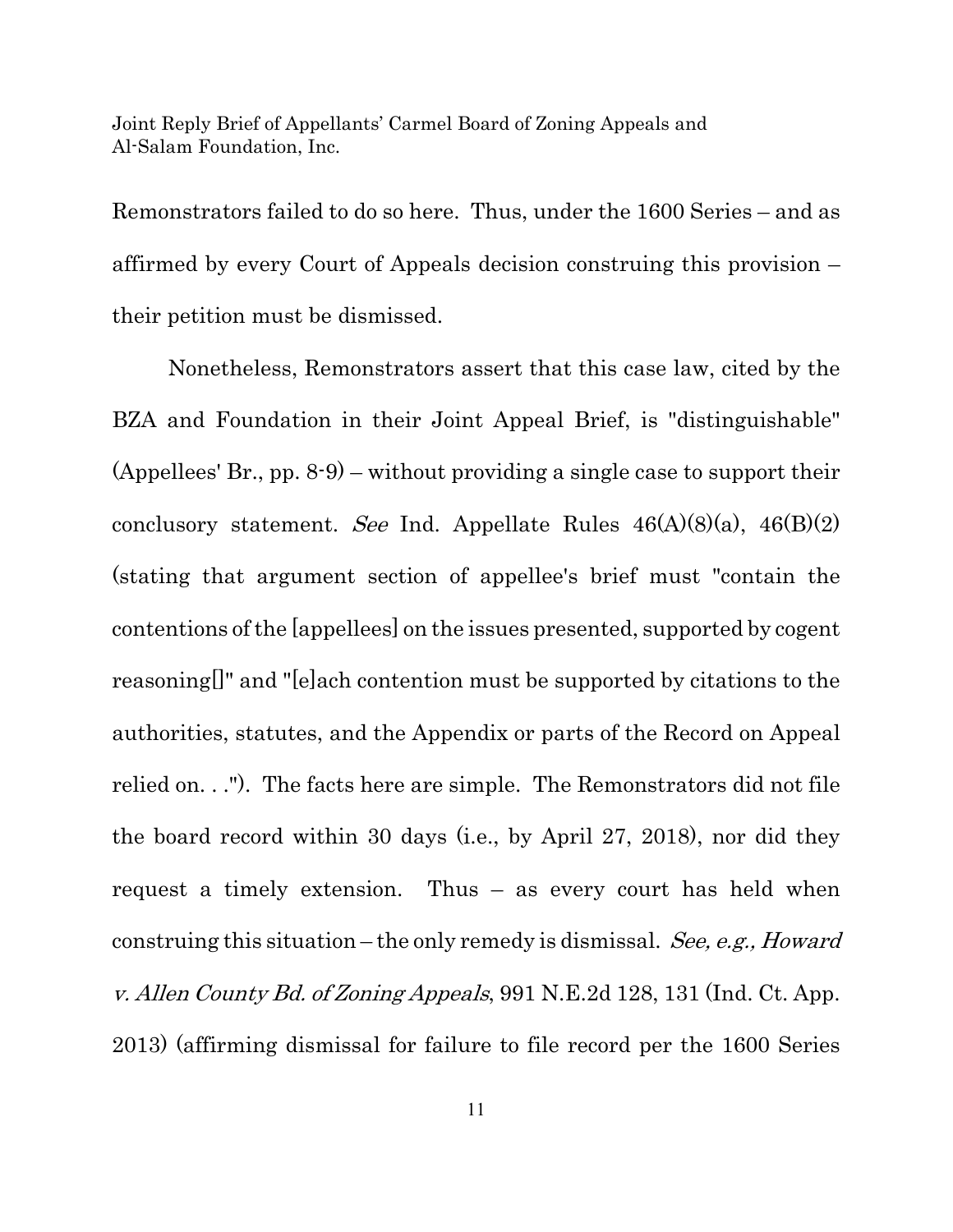within thirty days); Town of Pittsboro Advisory Plan Com'n v. Ark Park,  $LLC$ , 26 N.E.3d 110, 119 (Ind. Ct. App. 2015) (same); Allen County Plan Com'n v. Olde Canal Place Ass'n, 61 N.E.3d 1266, 1267, 1269-70 (Ind. Ct. App. 2016) (finding that even where an extension has been sought, a board record cannot be filed past the time of the extension); First American Title Ins. Co. v. Robertson, 19 N.E.3d 757, 762-763 (Ind. 2014) (affirming the existence of a "bright line" thirty day rule for filing a record under AOPA); Teaching Our Posterity Success, Inc. v. Indiana Dept. of Educ., 20 N.E.3d 149, 155 (Ind. 2014) (same).

The *Howard* case (to which the Remonstrators make no reference) is particularly salient here. There, this Court underscored that under I.C. § 36-7-4-1613, the relevant inquiry for evaluating dismissal is on the actions of the petitioner, not the status of the board record. Howard, 991 N.E.2d at 131. In *Howard*, the board record was not assembled and produced until nearly a month after the statutory deadline, leading to petitioners' late filing. Id. at 129. Petitioners – like the Remonstrators here – failed to seek a timely extension from the trial court. Id. The trial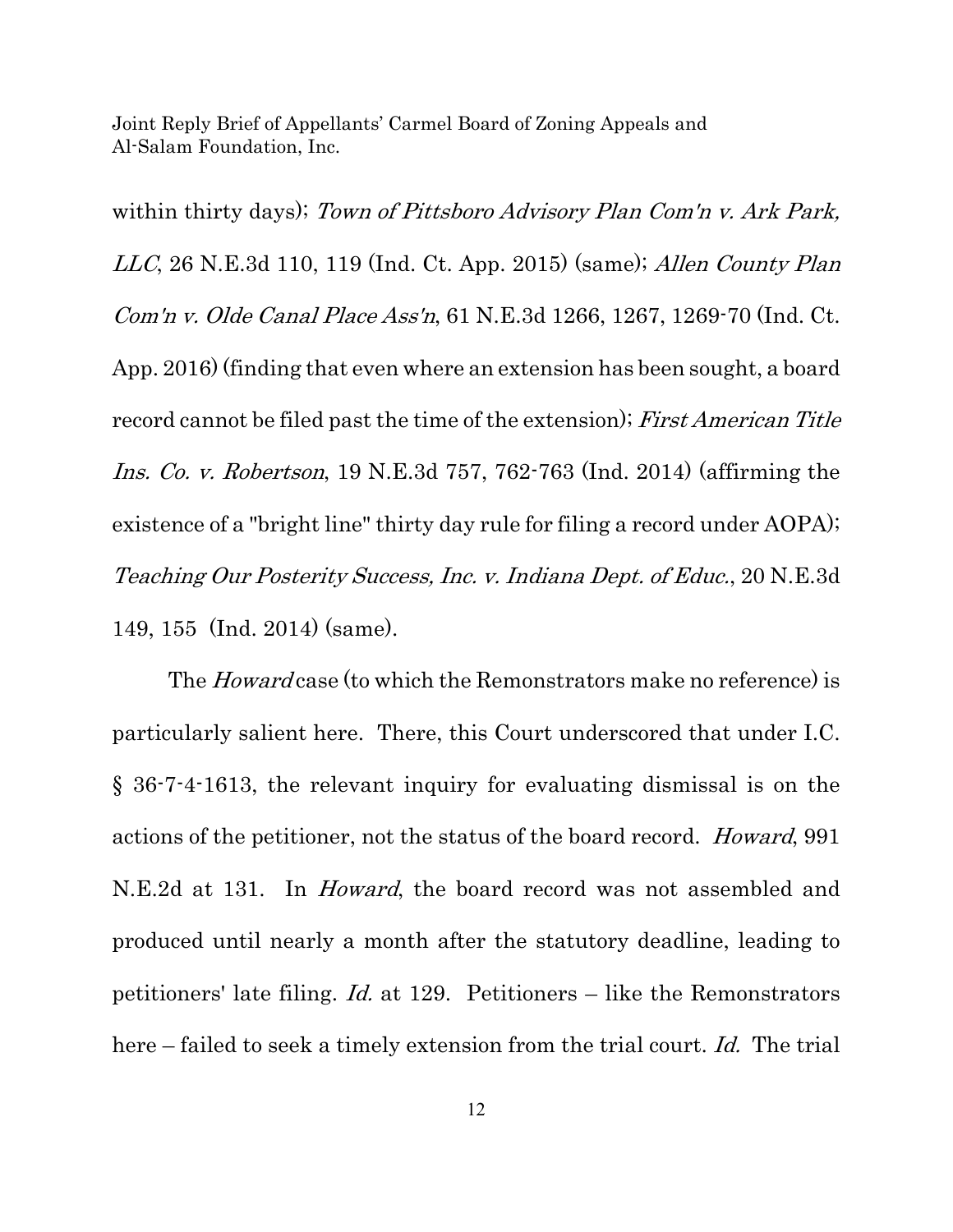court dismissed the petition and this Court affirmed, finding that even though the record was not ready, the petitioner had failed to avail himself of the appropriate statutory remedy by seeking an extension for more time to file the record. Id. at 130, 131.

Far from being "distinguishable," Howard provides clear precedent for the proper disposition of this case. The Remonstrators cannot rely on the May 25, 2018 date set in the trial court's Show Cause Order<sup>1</sup> to circumvent the Bright Line rules under I.C.  $\S 36-7-4-1613$ . The deadline was April 27, 2018. (Appellants' Br., p. 20). The Remonstrators filed their first Motion for Extension of Time to File the Board Record on May 25, 2018 – almost a full month after this thirty-day window had lapsed. (Appellants' Br., p. 9). As Howard highlights, the proper disposition

<sup>&</sup>lt;sup>1</sup>As noted in Part A, *supra*, the only deadline the Show Cause Order established was for a hearing date for the BZA to show why a writ of certiorari should not issue – *not* for the Remonstrators to file the board record.

<sup>&</sup>lt;sup>2</sup>Notably, the Remonstrators concede this error, acknowledging in their brief that "[u]pon reflection and with the benefit of hindsight, petitioner could have been more clear in the terms of what it was asking the Court to set." (Appellees' Br., p. 9).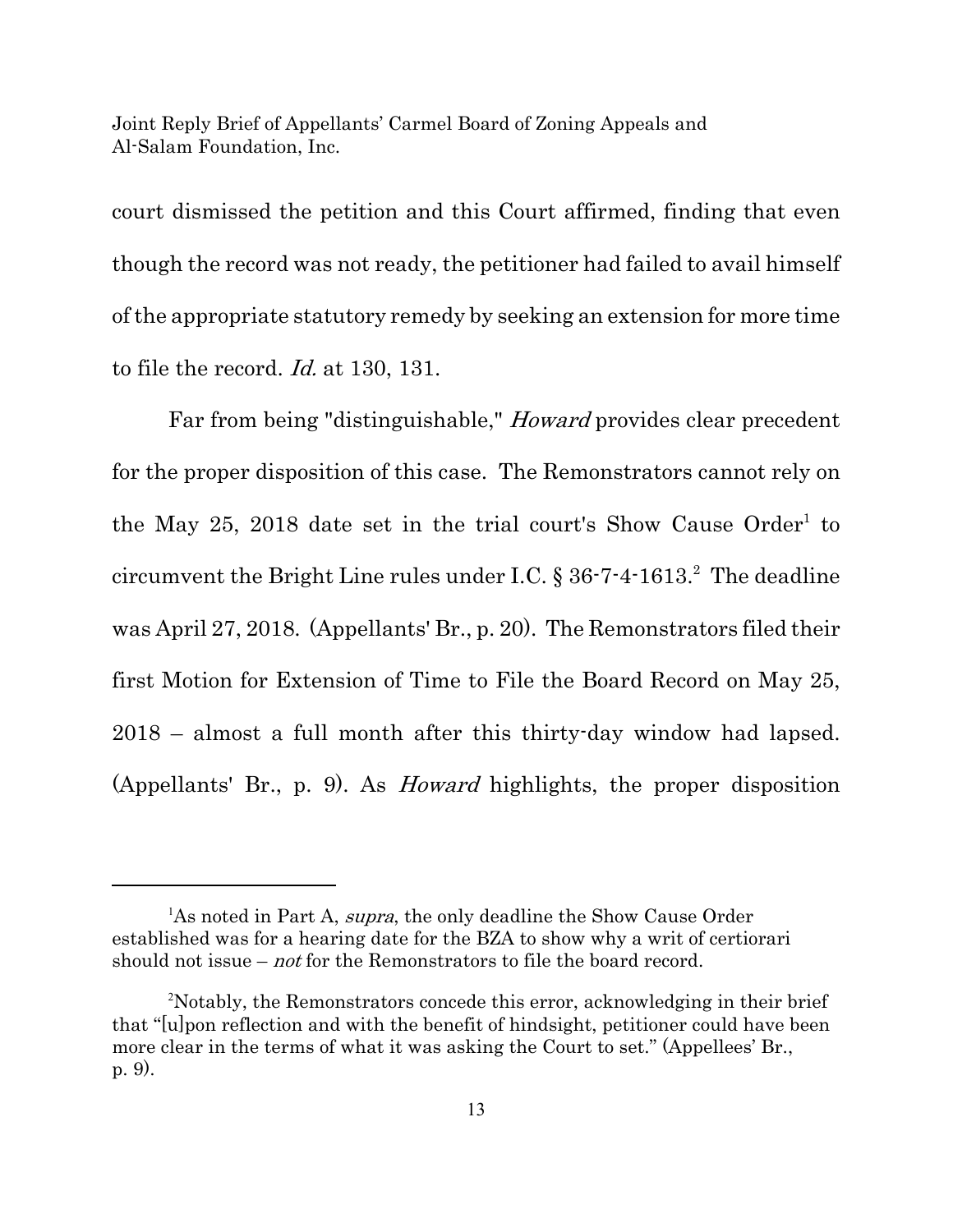following such a failure to follow the bright-line rules is dismissal. Howard, 991 N.E.2d at 129.

Finally, the Remonstrators' contention that these statutory requirements will create "procedural landmines" for petitioners when the record is not ready is without merit. (Appellees' Br., p. 8.) As the Remonstrators concede, "[I.C. § 36-7-4-1613(a)] clearly places the burden on the petitioner seeking judicial review [with] the responsibility to file the agency record in a timely manner[.]" (Appellees' Br., p. 6.) The 1600 Series takes into account the reality that compiling a record can be a time-consuming enterprise for a board of zoning appeals, as demonstrated by the remedy it provides petitioners to avoid being prejudiced; the filing of a timely extension. The Remonstrators chose not to avail themselves to that statutory remedy, and as a result, dismissal is required.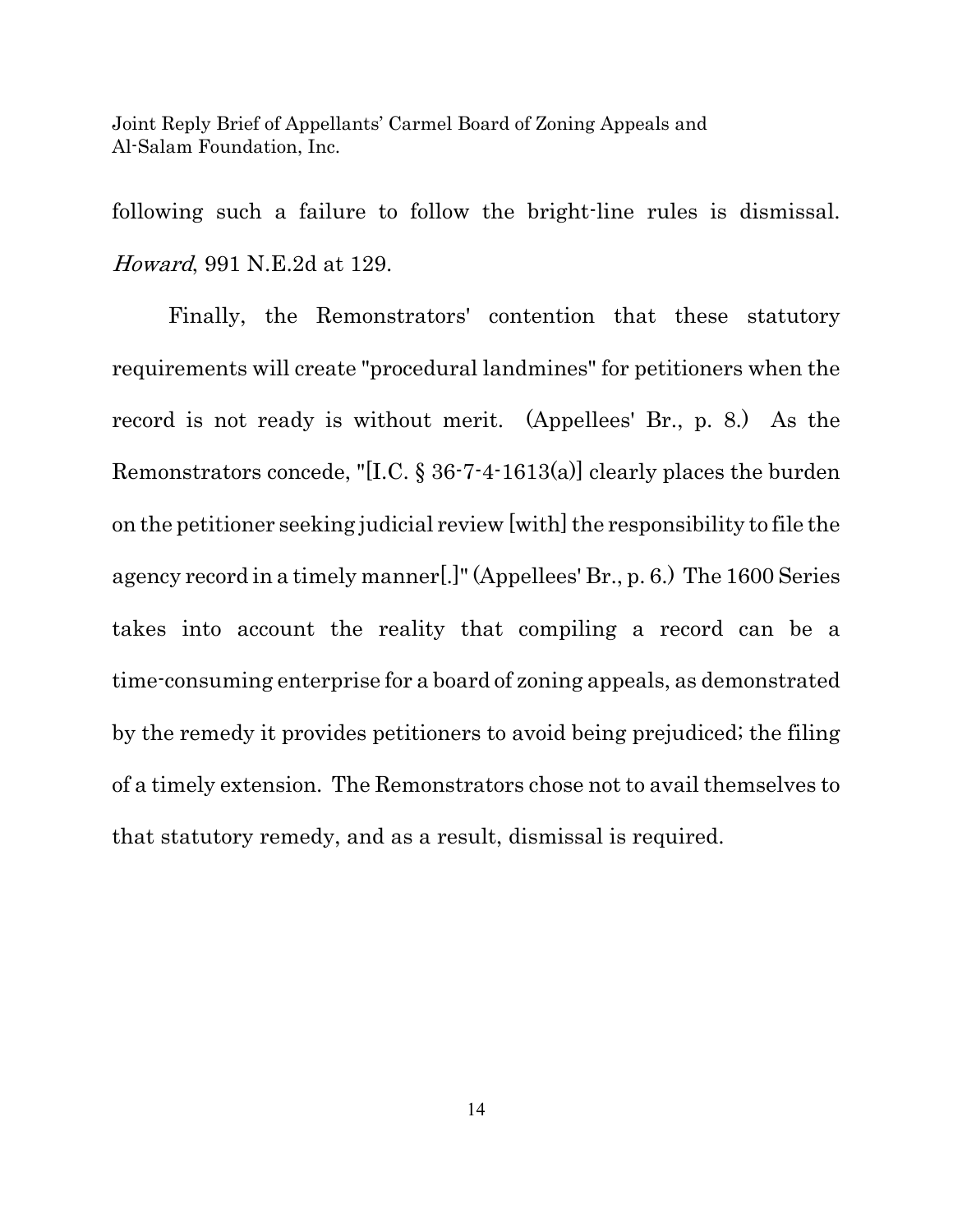# C. The Trial Court's Discretion to Manage Its Docket Does Not Allow It to Abrogate the Bright Line Requirements under I.C. § 36-7-4-1613.

With no citation to any case law, the Remonstrators argue that it was well within the trial court's discretion to "properly manage its own docket" when it excused the Remonstrators' failure to follow the 1600 Series' Bright Line requirements. (Appellees' Br., p. 9.) That conclusory argument, like all the others advanced by the Remonstrators, has been consistently rejected by this Court.

While trial courts "may exercise a reasonable discretion in the management of their dockets," State ex rel. Wooten v. Abrams, 36 N.E.2d 764, 764 (Ind. 1941), the requirements set forth under I.C. § 36-7-4-1613 are not matters of docketing preference or judicial discretion: they are binding and mandatory requirements set by the Indiana legislature. This Court has expressly found that a trial court's discretion does not permit it to accept untimely filings of a board record. Howard, 991 N.E.2d at 131. In addition, there is nothing in the record of this case to suggest that the trial court was acting out of a desire to manage its docket. As the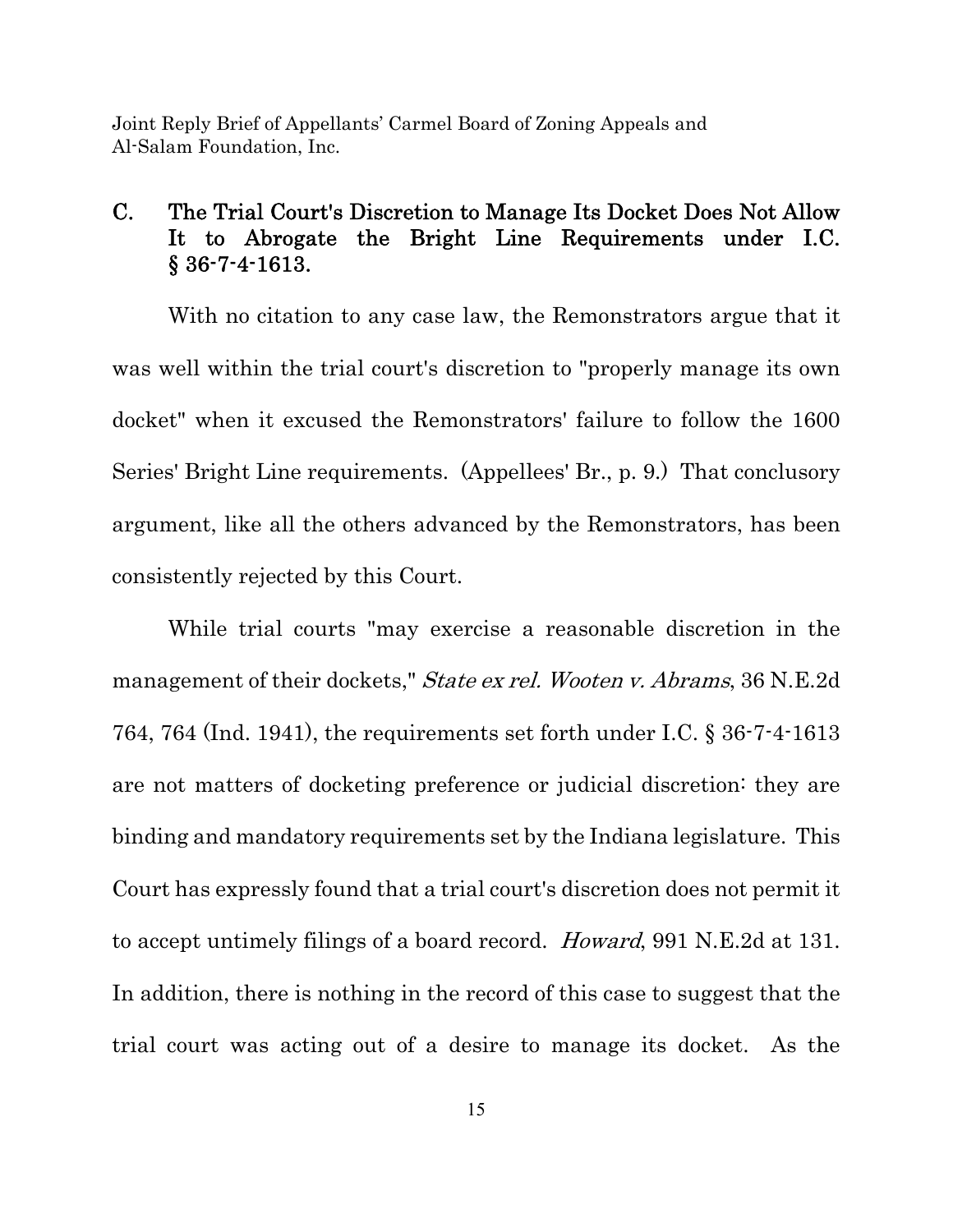Remonstrators themselves concede, any such discretion the trial court was trying to exercise was "not elaborat[ed] as such." (Appellees' Br., p. 9). Rather, the record shows that the Remonstrators invoked a repealed statute for seeking review of the BZA's decision and induced the trial court to issue an order under this outdated procedure, eventually resulting in a violation of the Bright Line rules under I.C. § 36-7-4-1613. Put simply, the trial court's discretion – to the extent it was even exercised – cannot excuse the Remonstrators' failure to timely file the board record.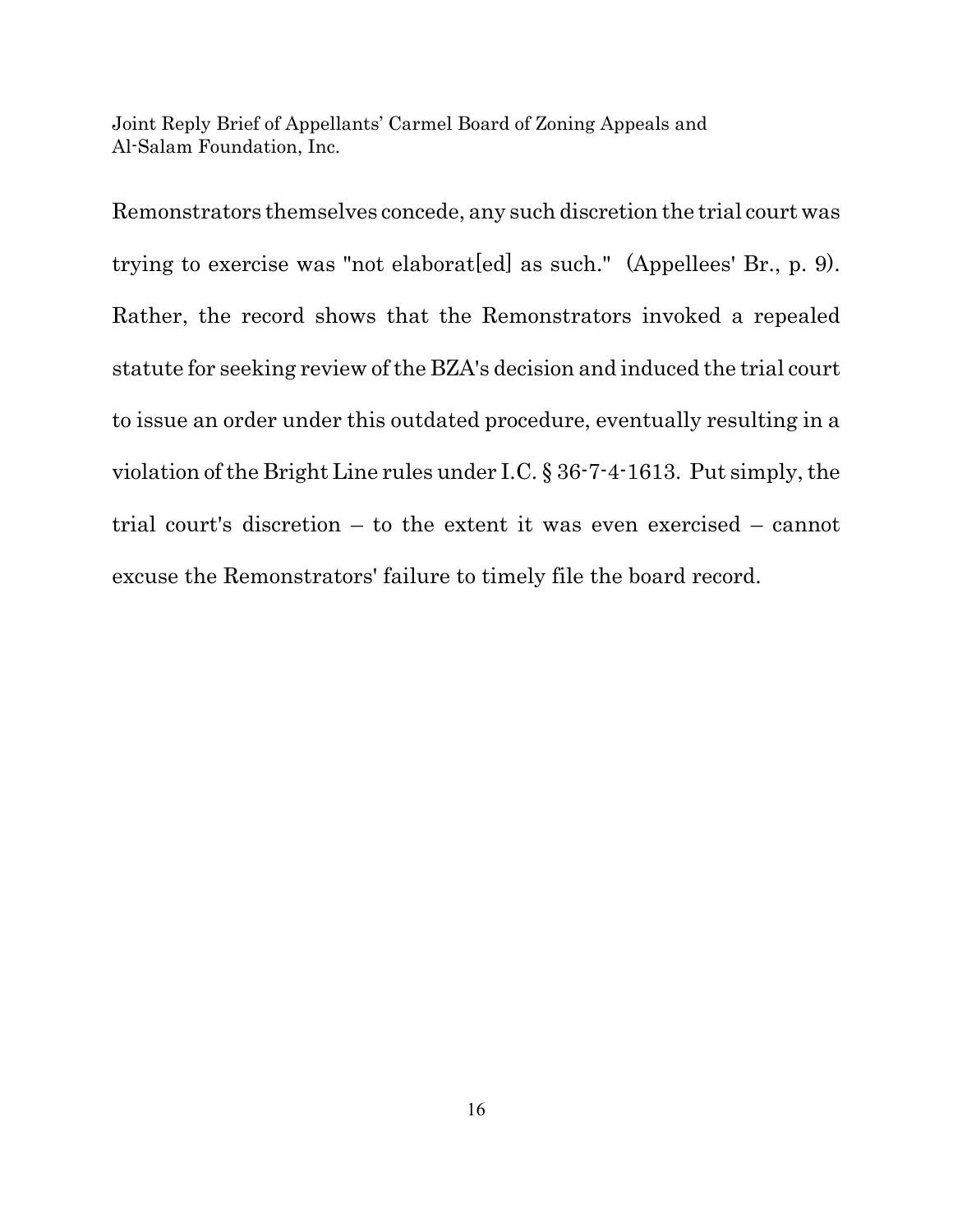### **CONCLUSION**

The trial court's June 26, 2018, certified interlocutory order denying

the BZA's motion to dismiss should be reversed, and the Remonstrators'

petition to seek judicial review of the BZA's zoning decision should be

dismissed, with prejudice.

#### Respectfully submitted,

/s/ Patrick R. Hess

PATRICK R. HESS, I.D. #19395-02 BRIAN C. HECK, I.D. #22389-02 BECKMAN LAWSON, LLP 201 WEST WAYNE STREET FORT WAYNE, IN 46802 TELEPHONE: (260) 422-0800 FAX: (260) 420-1013

#### /s/ Juvaria Khan

JUVARIA KHAN, I.D. #6581-95-TA JOHNATHAN J. SMITH, I.D. #6580-954-TA NIMRA H. AZMI, I.D. #6578-95-TA P.O. BOX 34440 WASHINGTON, D.C. 20043 TELEPHONE: (202) 897-1896 ATTORNEYS FOR AL-SALAM FOUNDATION, INC.

#### Respectfully submitted,

 /s/ Robert W. Eherenman ROBERT W. EHERENMAN,

I.D. #16703-53 HALLER & COLVIN, P.C. 444 EAST MAIN STREET FORT WAYNE, INDIANA 46802 TELEPHONE: (260) 426-0444 FAX: (260) 422-0274

#### /s/ John R. Molitor

JOHN R. MOLITOR, I.D. #9313-49 9465 COUNSELORS ROW, STE. 200 INDIANAPOLIS, IN 46240 TELEPHONE: (317) 843-5511 FAX: (317) 805-4273 ATTORNEYS FOR CARMEL BOARD OF ZONING APPEALS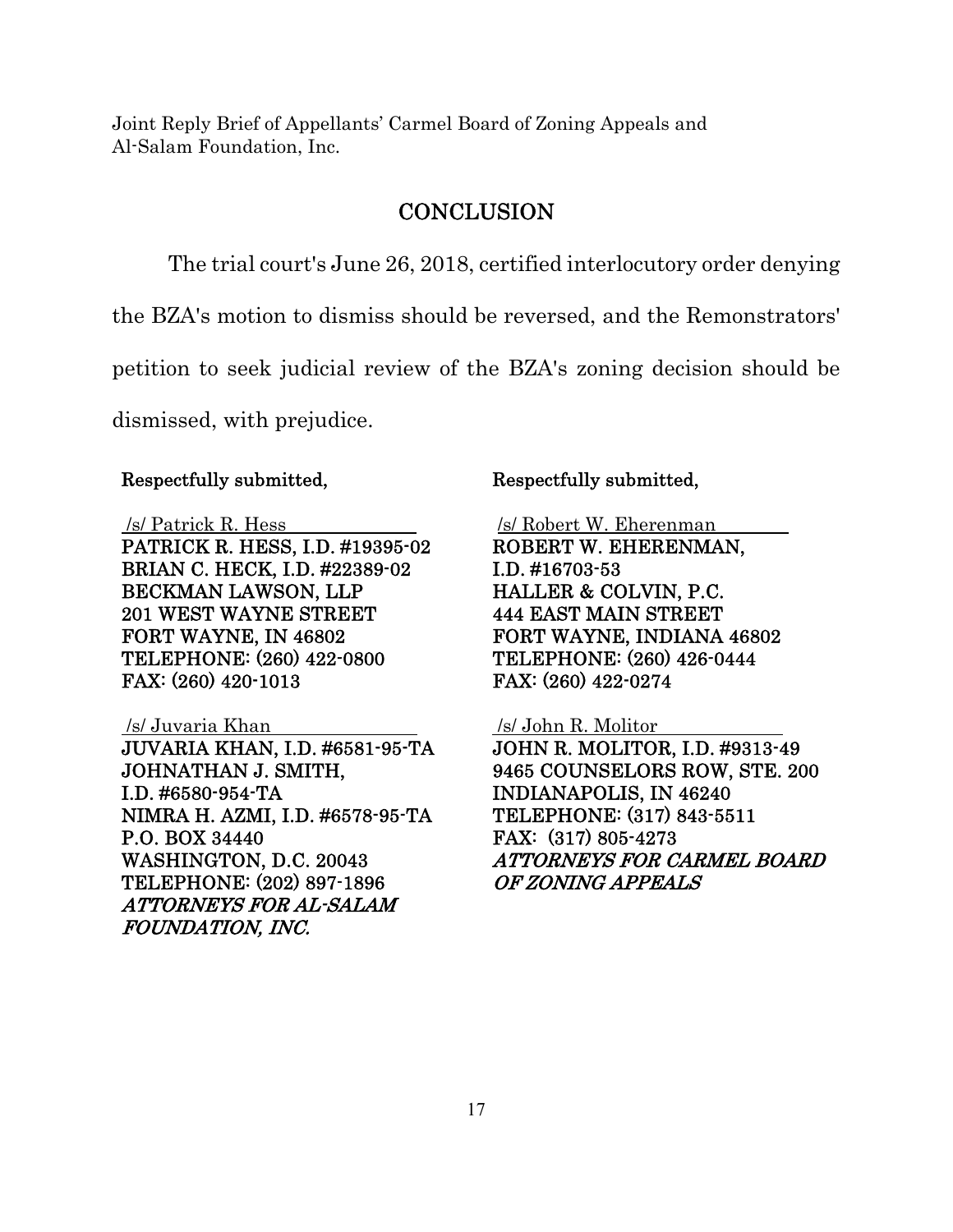## WORD COUNT CERTIFICATE

I verify that this Joint Reply Brief of Appellants Carmel Board of Zoning Appeals and Al-Salam Foundation, Inc. contains no more than 7,000 words. Pursuant to the word count feature of WordPerfect X6, I verify that this Joint Reply Brief contains 2,246 words.

#### Respectfully submitted,

/s/ Robert W. Eherenman

ROBERT W. EHERENMAN, I.D. #16703-53 HALLER & COLVIN, P.C. 444 EAST MAIN STREET FORT WAYNE, INDIANA 46802 TELEPHONE: (260) 426-0444 FAX: (260) 422-0274